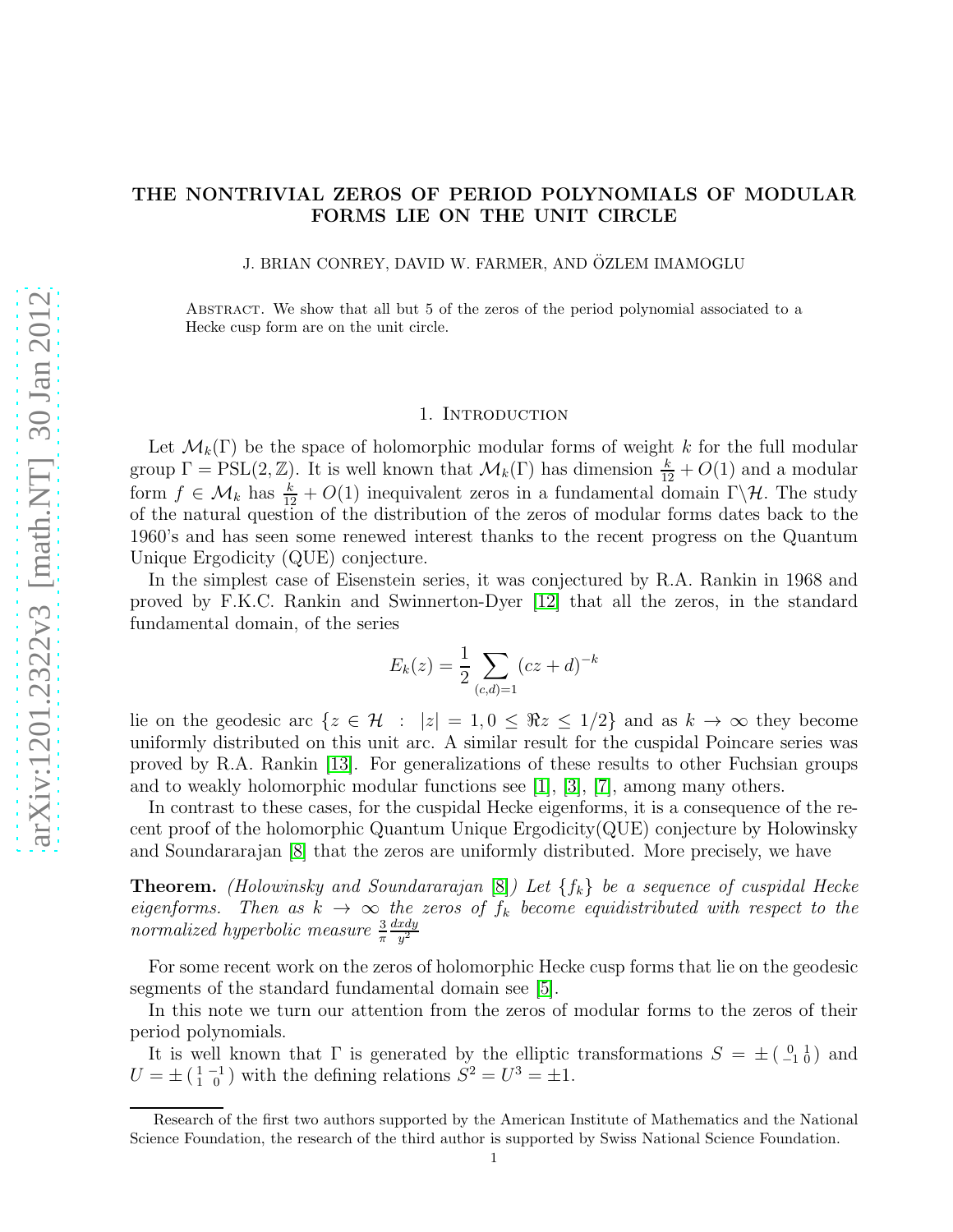Let  $P_{k-2}$  be the space of all complex polynomials of degree at most  $k-2$ . For  $p(z) \in P_{k-2}$ ,  $A \in \text{PSL}(2, \mathbb{C})$  acts on  $p(z)$  in the usual way via

$$
(p|A)(z) := (cz+d)^{k-2}p\left(\frac{az+b}{cz+d}\right)
$$

Let  $P_{k-}^ \sum_{k=2}^{\infty}$  be the space of odd polynomials of degree  $k-2$  and

$$
W^- = W_{k-2}^- = \{ p \in P_{k-2}^-; p | (1 + S) = p | (1 + U + U^2) = 0 \}.
$$

For  $f(z) = \sum_{n=1}^{\infty} a(n)e^{2\pi inz}$  a Hecke eigenform of even integral weight  $k = w + 2$  and level 1, let  $L_f(s) = \sum_{n=1}^{\infty} a(n) n^{-s}$  be its associated L-function. The odd period polynomial for  $f$  is defined by

$$
r_f^{-}(X) := \sum_{\substack{n=1 \ n \text{odd}}}^{w-1} (-1)^{\frac{n-1}{2}} {w \choose n} n! (2\pi)^{-n-1} L_f(n+1) X^{w-n}.
$$
 (1.1)

The basic result of Eichler Shimura theory is

**Theorem** (Eichler-Shimura). Let  $\mathcal{S}_k(\Gamma)$  be the space of cusp form for  $\Gamma$ . Then the map

$$
r^- : \mathcal{S}_k(\Gamma) \to W^-
$$

$$
f \to r_f^-(X)
$$

is an isomorphism.

In the light of the Theorem of Eichler and Shimura, studying the zeros of period polynomials is as natural as studying the zeros of modular forms. In this paper we prove

<span id="page-1-0"></span>**Theorem 1.1.** If f is a Hecke eigenform, then the odd period polynomials  $r_f^$  $f\overline{f}(X)$  have simple zeros at  $0, \pm 2$ , and  $\pm 1/2$  and double zeros at  $\pm 1$ . The rest of its zeros are complex numbers on the unit circle.

Figure [1.1](#page-1-0) illustrates Theorem 1.1 in the case of f a cusp form of weight  $w = 34$ . Note that in this example the spacing between zeros is quite regular. From the proof of the Theorem [1.1](#page-1-0) it will become clear that this is a general phenomenon. It is worth noting that for an arbitrary cusp form which is not a Hecke eigenform the zeros of  $r_f^ _f^-(X)$  need not be on the unit circle. This can be thought as analogous to the fact that for a general modular form  $f$  which is not a Hecke eigenform, the distribution of zeros of  $f$  need not be uniformly distributed.

In the case of zeros of modular forms, the uniform distribution result is a remarkable consequence of the deep QUE conjecture, which is now a theorem due to Holowinsky and Soundararajan for holomorphic eigenforms. The fact that the uniform distribution of the zeros of modular forms follows from the QUE conjecture was first observed by S. Nonnenmacher and A. Voros [\[11\]](#page-9-2), B. Shiffman and S. Zelditch [\[15\]](#page-9-3) and Z. Rudnick [\[14\]](#page-9-4).

In the case of the zeros of period polynomials, as we will show in the next section, Theorem [1.1](#page-1-0) follows using simple function theory arguments together with the deep theorem of Deligne which is the Petersson-Ramanujan conjecture in the case of holomorphic cuspforms.

Finally it is worth noting that the proof of our Theorem [1.1](#page-1-0) can be applied without much difficulty to show that the zeros of some special period polynomials are also on the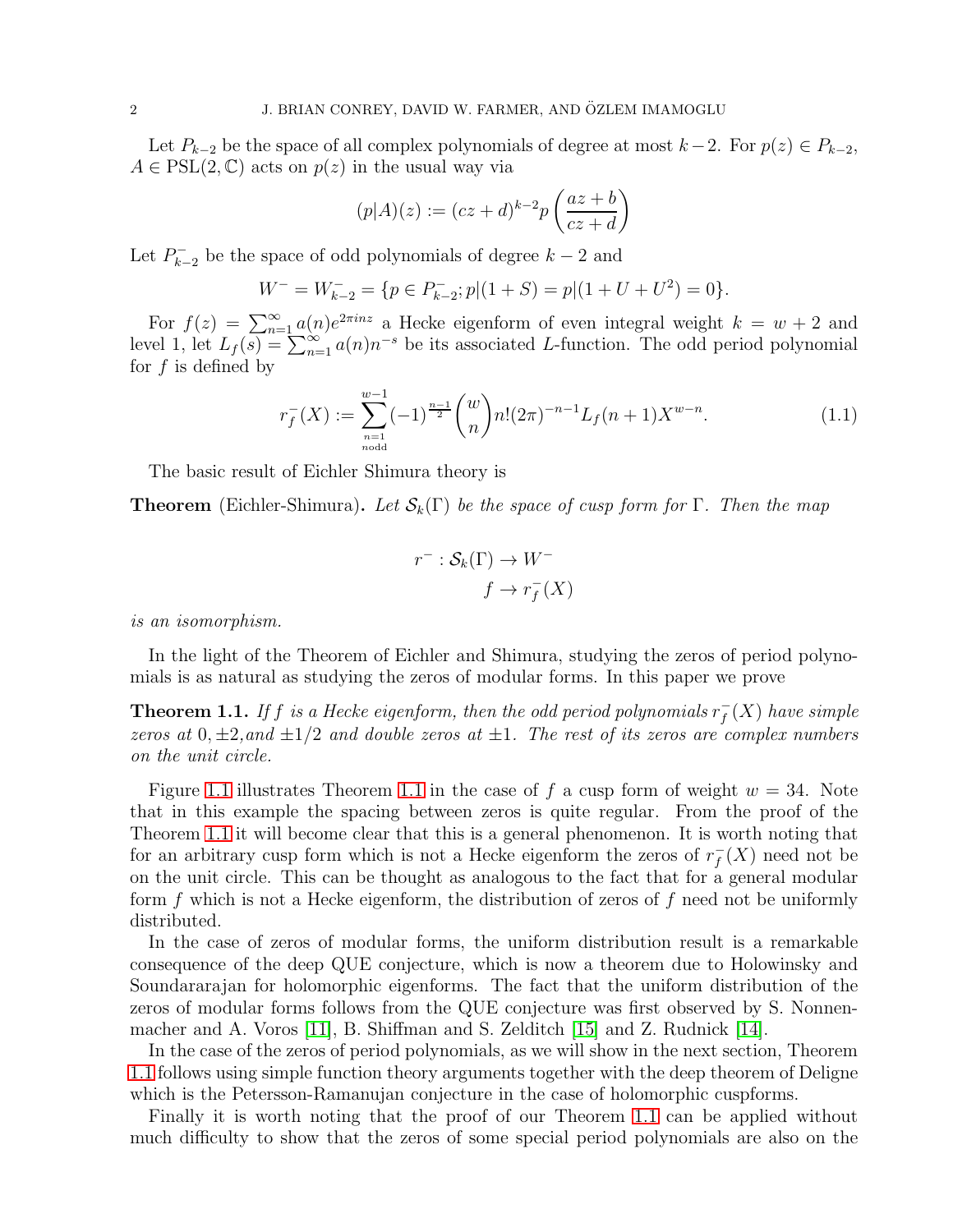

<span id="page-2-0"></span>FIGURE 1.1. A contour plot of  $\log |r_f^{-1}|$  $f^-(z))$  for  $f$  one of the cusp forms of weight  $w=34$ , illustrating the zeros at  $\pm 2$ ,  $\pm \frac{1}{2}$  $\frac{1}{2}$ , and  $0$ , with the remaining zeros on the unit circle.

unit circle. More precisely these are the polynomials associated to the cusp forms  $R_n(z)$ ,  $0 \leq n \leq w = k - 2$  characterized by the property

$$
r_n(f) := n!(2\pi)^{n-1}L(f, n+1) = (f, R_n), \ \forall f \in S_k(\Gamma).
$$

Here  $(f, R_n)$  is the Petersson inner product of f and  $R_n$ .  $R_n(z)$  has the following Poincare type series representation, due to H.Cohen [\[2\]](#page-8-5). For  $0 < n < w$ ,  $\tilde{n} = w - n$  and  $c_{k,n} =$  $i^{\tilde{n}+1}2^{-w}\binom{w}{n}\pi$ , we have

$$
R_n(z) = c_{k,n}^{-1} \sum_{\substack{a,b \ (a \ b \ c \ d}} (az + b)^{-n-1} (cz + d)^{-n-1}
$$

A special case of Theorem 1 in [\[9\]](#page-8-6) gives that the odd period polynomial of  $R_n$  for n even and  $0 < n < w$  is given by the Bernoulli type polynomial

<span id="page-2-1"></span>
$$
(-1)^{k/2+n/2}2^{-w}r_{R_n}^{-}(X) = \left[\frac{B_{\tilde{n}+1}^0(X)}{\tilde{n}+1} - \frac{B_{n+1}^0(X)}{n+1}\right] | (I-S)
$$
\n(1.2)

where

$$
B_{n+1}^0(X) = \sum_{\substack{i=0 \ i \neq 1}}^{n+1} \binom{n}{i} B_i X^{n+1}.
$$

The polynomials in [\(1.2\)](#page-2-1) can also be closely approximated by  $sin(2\pi x) + x^N sin(2\pi/x)$ which then can be used to show that their non-trivial zeros are on the unit circle. The period polynomials of the cusp forms  $R_n$  can be seen as complementary to the Ramanujan polynomials which can be thought in terms of the period polynomials of the Eisenstein series. (see [\[9\]](#page-8-6) and [\[4\]](#page-8-7)) Recently, it was shown by R. Murty, C. Smyth, and R. Wang [\[10\]](#page-8-8) that the zeros of the Ramanujan polynomials also lie on the unit circle. In this context see also [\[6\]](#page-8-9).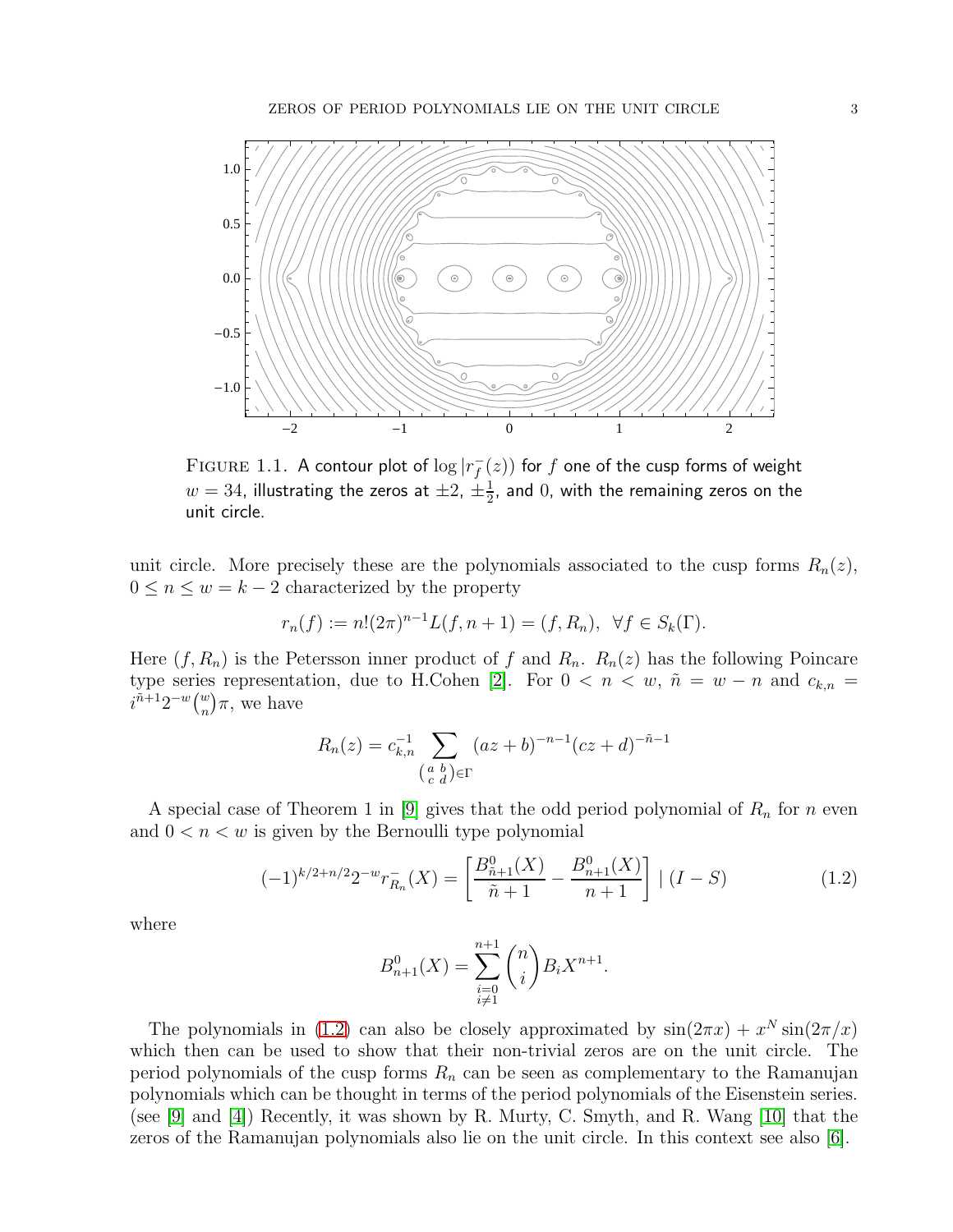## 2. Period polynomial of Hecke eigenforms

For  $f(z) = \sum_{n=1}^{\infty} a(n)e^{2\pi inz} \in \mathcal{S}_k(\Gamma)$ , a Hecke eigenform, we let  $L_f(s) = \sum_{n=1}^{\infty} a(n)n^{-s}$  be its associated L-function and

$$
r_f^{-}(X) := \sum_{\substack{n=1 \ n \text{odd}}}^{w-1} (-1)^{\frac{n-1}{2}} {w \choose n} n! (2\pi)^{-n-1} L_f(n+1) X^{w-n}.
$$
 (2.1)

the odd part of its period polynomial.

The L-function satisfies the functional equation

$$
(2\pi)^{-s}\Gamma(s)L_f(s) = (-1)^{k/2}(2\pi)^{s-k}\Gamma(k-s)L_f(k-s).
$$

It follows from the functional equation that  $r_f^$  $f(X)$  is self-reciprocal, i.e.

<span id="page-3-2"></span>
$$
r_f^-(X) = X^w r_f^-(1/X) \tag{2.2}
$$

and it follows from the modularity of f (specifically that  $f\left(\frac{z-1}{z}\right)$  $\frac{-1}{z}$  =  $z^k f(z)$  that

$$
r_f^-(X) + X^w r_f^-(1 - \frac{1}{X}) + (X - 1)^w r_f^-(\frac{-1}{X - 1}) = 0.
$$
 (2.3)

By Eichler Shimura theory the vector space of polynomials of degree less than or equal to  $k-2$  spanned by the set of  $r_f^$  $f^-(X)$  as  $f$  runs through Hecke eigenforms of weight  $k$  is precisely the space of odd polynomials P of degree  $\leq k-3$  for which

<span id="page-3-1"></span>
$$
P(x) + x^{k-2}P(\frac{-1}{x}) \equiv 0
$$
\n(2.4)

and

<span id="page-3-0"></span>
$$
P(x) + x^{k-2}P(1 - \frac{1}{x}) + (x - 1)^{k-2}P(\frac{-1}{x - 1}) \equiv 0.
$$
 (2.5)

**Lemma 2.1.** The polynomial p in Theorem [1.1](#page-1-0) has "trivial zeros" at  $\pm 2$ ,  $\pm \frac{1}{2}$  $\frac{1}{2}$ , and 0.

*Proof.* Since P is odd, we have  $P(0) = 0$  and we only have to verify that  $P(1) = P'(1) =$  $P(2) = P(1/2) = 0$ . We substitute  $x = 1$  into  $(2.5)$ , noting that

$$
\lim_{x \to 1} (x-1)^{k-2} P\left(\frac{-1}{x-1}\right) = 0
$$

since P has degree smaller than  $k-2$ . Thus,  $P(1) = 0 = P(-1)$ . Now we substitute  $x = -1$ into [\(2.5\)](#page-3-0) to obtain

$$
P(2) + 2^{k-2}P(1/2) = 0
$$

while from  $x = 2$  in  $(2.4)$  we have

$$
P(2) - 2^{k-2}P(1/2) = 0.
$$

Thus,  $P(1/2) = P(2) = 0$ . We differentiate [\(2.4\)](#page-3-1) to obtain

$$
P'(x) + (k-2)x^{k-3}P\left(\frac{-1}{x}\right) + x^{k-4}P'\left(\frac{-1}{x}\right) \equiv 0.
$$

Substituting  $x = 1$  here gives

$$
P'(1) + P'(-1) = 0.
$$

But P is odd, so P' is even which means that  $P'(-1) = P'(1)$ . Therefore,  $P'(1) = P'(-1) = 0$ and so we have verified that all of the trivial zeros are where we said they would be.  $\Box$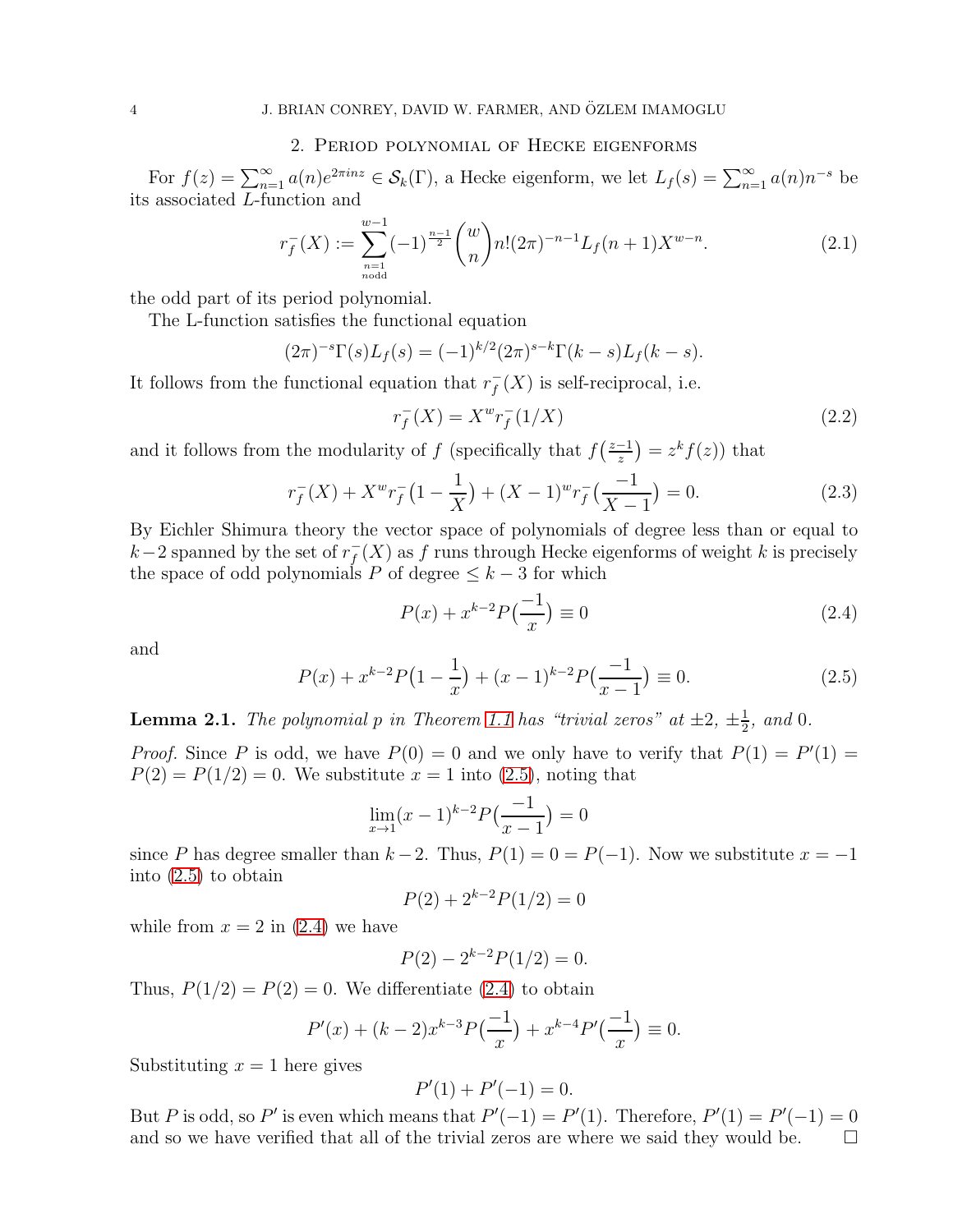To understand the rest of the zeros, we look at

$$
p_k(X) := \frac{2\pi r_f^{-}(X)}{(-1)^{w/2}(2\pi)^{-w}(w-1)!} = \sum_{\substack{n=1 \ n \text{ odd}}}^{w-1} (-1)^{\frac{n-1}{2}} \frac{(2\pi X)^n}{n!} L_f(w-n+1)
$$

$$
= \sum_{m=0}^{w/2-1} \frac{(-1)^m (2\pi X)^{2m+1}}{(2m+1)!} L_f(w-2m). \tag{2.6}
$$

Since  $L_f(w-2m)$  is close to 1 for small values of m we see that the initial terms of the above are close to the initial terms of the series

$$
\sin(2\pi X) = \sum_{m=0}^{\infty} \frac{(-1)^m (2\pi X)^{2m+1}}{(2m+1)!}.
$$

The idea now is to study the zeros of

$$
\sin(2\pi x) + x^N \sin(2\pi/x).
$$

It follows from [\(2.2\)](#page-3-2) that  $p_f^$  $f(X)$  may be written as

<span id="page-4-2"></span>
$$
p_f^-(X) = q_f(X) + X^w q_f(1/X)
$$
\n(2.7)

where

<span id="page-4-1"></span>
$$
q_f(X) = \sum_{m=0}^{\left[ (w-6)/4 \right]} \frac{(-1)^m (2\pi X)^{2m+1}}{(2m+1)!} L_f(w-2m) + \frac{L_f(\frac{w+2}{2}) (2\pi X)^{\frac{w}{2}}}{2(\frac{w}{2})!}.
$$
 (2.8)

Note that when  $k \equiv 2 \mod 4$  the last term doesn't appear, since in this case the functional equation implies that  $L_f(k/2) = 0$ . Note also that  $q_f$  and  $r_f^-$  have real coefficients, since  $L_f(s)$  is real on the real axis.

To prove that the non trivial zeros of  $r_f^$  $f(X)$  are on the unit circle we need several lemmas. First we can replace  $\sin 2\pi z$  above by an entire function  $r(z)$ . The crucial idea is the following lemma.

<span id="page-4-3"></span>**Lemma 2.2.** Let  $r(z)$  be an entire function and for  $N \in \mathbb{N}$  let

$$
F_N(z) := r(z) + z^N r(z^{-1}).
$$

Let

$$
R(\theta) := \Re r(e^{i\theta})
$$
 and  $I(\theta) := \Im r(e^{i\theta}).$ 

For  $j = 0, \ldots 2M - 1$  let  $\mathcal{I}_j$  denote the interval  $\left[\frac{\pi}{2M} + \frac{\pi}{M}\right]$  $\frac{\pi}{M}j$ ,  $\frac{\pi}{2M} + \frac{\pi}{M}$  $\frac{\pi}{M}(j+1)] \subset \mathbb{R}$ . Then

(1) For  $\theta_j = \frac{\pi}{2M} + \frac{\pi}{M}$  $\frac{\pi}{M}j$ , if  $I(\theta_j) = 0$ , then  $F_{2M}(e^{i\theta_j}) = 0$ .

(2) If 
$$
I(\theta) \neq 0
$$
 for  $\theta \in \mathcal{I}_j$ , then  $F_{2M}((e^{i\theta}) = 0$  for some  $\theta \in \mathcal{I}_j$ .

Proof. Let

$$
f_N(z) = z^{-N/2} F_N(z) = z^{-M} r(z) + z^M r(z^{-1}),
$$

where  $2M = N$ . Note that  $f_N$  and  $F_N$  have the same zeros on  $|z| = 1$ . Since  $f_N$  is real when  $|z| = 1$ , it suffices to look at the real valued function

<span id="page-4-0"></span>
$$
\Re f_N(e^{i\theta}) = 2\cos(M\theta)R(\theta) + 2\sin(M\theta)I(\theta)
$$
\n(2.9)

Using  $(2.9)$  $(2.9)$ , part a) of the Lemma is clear.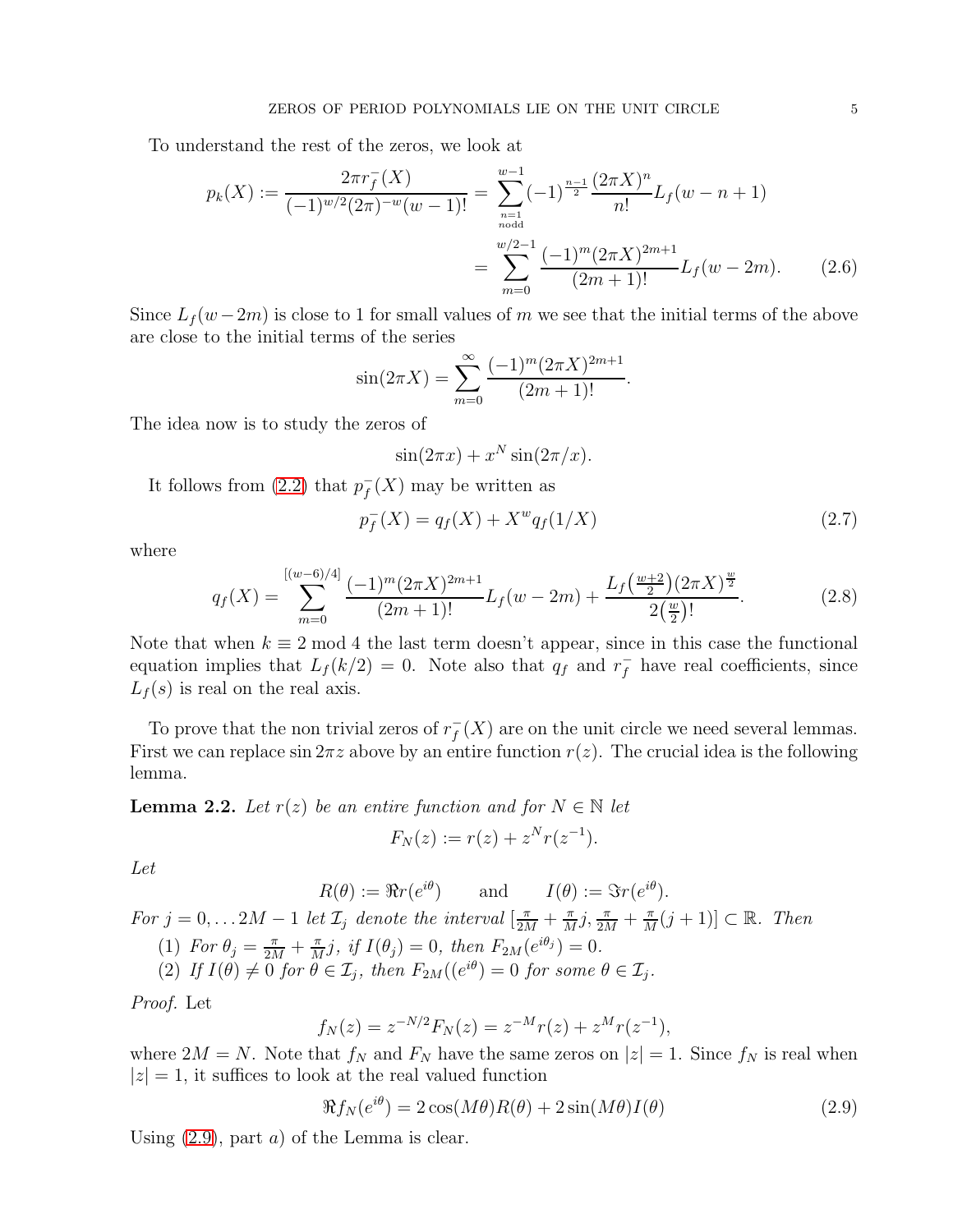To see part b) note that If  $I(\theta) \neq 0$  then  $\Re f_N(e^{i\theta}) = 0$  will have a solution when

<span id="page-5-0"></span>
$$
-\tan M\theta = \frac{R(\theta)}{I(\theta)}
$$
\n(2.10)

If  $I(\theta) \neq 0$  for  $\theta \in \mathcal{I}_j$  then in the interval  $\mathcal{I}_j$  the function  $R(\theta)/I(\theta)$  is bounded and continuous and hence (2.10) will have a solution. and hence (2.[10\)](#page-5-0) will have a solution.

<span id="page-5-4"></span>Lemma 2.3. Let

$$
S(z) = \sin(2\pi z) - \sin(2\pi/z).
$$

Then  $S(z)$  has precisely 10 zeros in the annulus  $A := \{z : 4/5 \le |z| \le 5/4\}$ . Moreover, on the boundary of the annulus,  $|S(z)| > 1$ .

This lemma can be verified with the aid of a graphing program such as Mathematica. One can plot the image of  $S(z)$  on the boundary of A and use the argument principle, or view a contour plot as shown in Figure [2.1.](#page-5-1)



<span id="page-5-1"></span>FIGURE 2.1. A contour plot of  $log |S(z)|$ . The darker contour is the set where  $\log |S(z)| = \log(1.5)$ .

<span id="page-5-3"></span>**Lemma 2.4.** Let  $f$  be a Hecke eigenform of weight  $k$  for the full modular group and let  $L_f(s) = \sum a_f(n)n^s$  be its associated L-function. Then for  $\sigma \geq 3k/4$ , we have

<span id="page-5-2"></span>
$$
|L_f(\sigma) - 1| \le 4 \times 2^{-k/4} \tag{2.11}
$$

and for  $\sigma$  an integer with  $\sigma \geq k/2$ , we have

$$
L_f(\sigma) \le 2k^{1/2} \log 2k + 1. \tag{2.12}
$$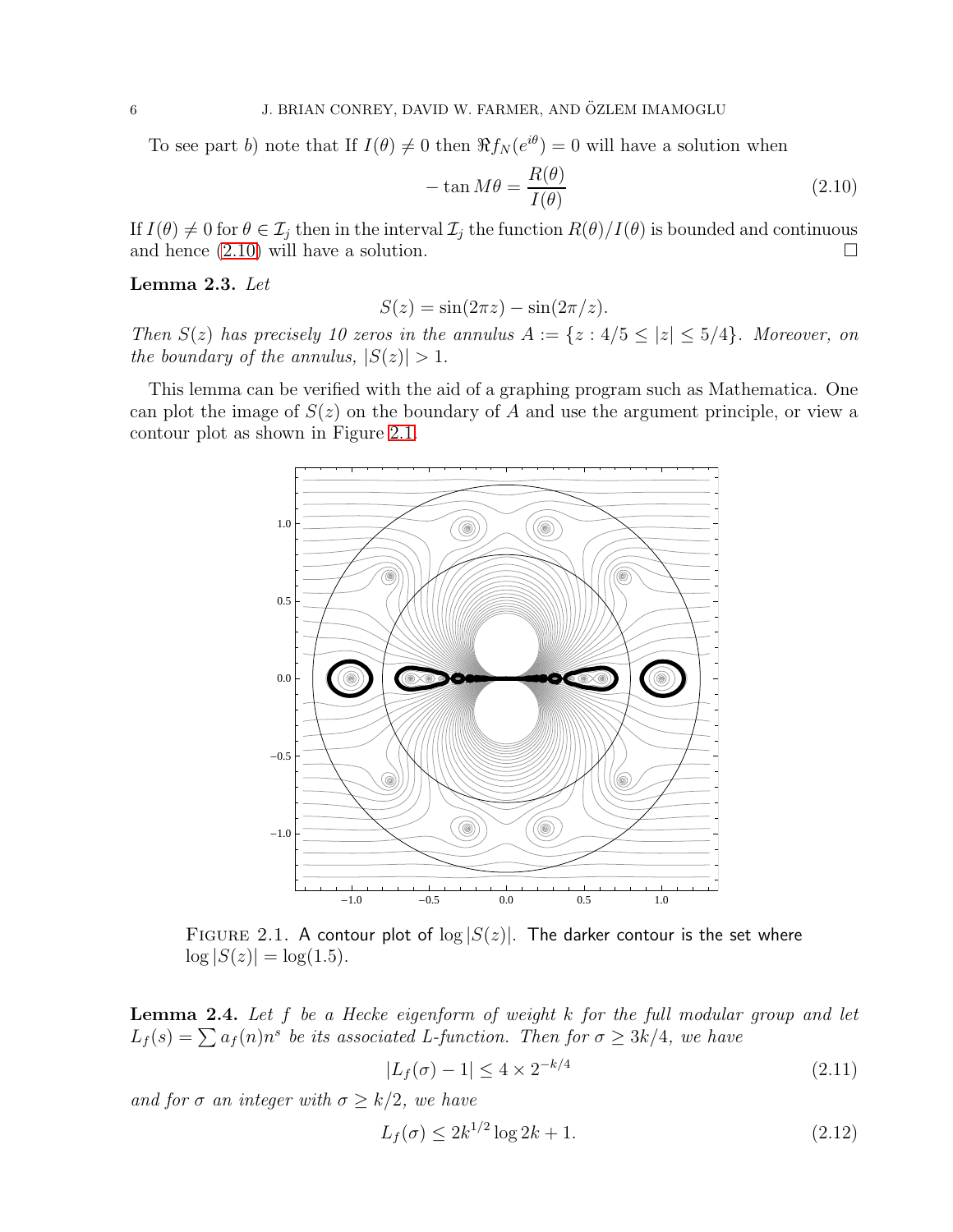*Proof.* If  $\sigma \geq 3k/4$  then we are in the region of absolute convergence. By Deligne's Theorem we have

$$
|L_f(\sigma) - 1| \le \sum_{n=2}^{\infty} \frac{d(n)}{n^{\sigma - (k-1)/2}} \le \sum_{n=2}^{\infty} \frac{d(n)}{n^{k/4}} = \zeta (k/4)^2 - 1 \le 2(\zeta (k/4) - 1).
$$

We have

$$
\zeta(k/4) - 1 = 2^{-k/4} + \sum_{n=3}^{\infty} n^{-k/4} \le 2^{-k/4} + \int_{2}^{\infty} u^{-k/4} du \le 2 \times 2^{-k/4}
$$

for  $k \geq 12$ . This proves  $(2.11)$ .

Next, if  $\sigma \ge k/2 + 1$  we estimate  $L_f(\sigma)$  trivially by  $L_f(\sigma) \le \zeta(3/2)^2 < 7$ . If  $k/2 \le \sigma \le$  $k/2 + 1$ , then using standard methods, we have for  $\sigma = k/2$ ,

$$
\Gamma(k/2)L_f(k/2) = 2\sum_{n=1}^{\infty} \frac{a_f(n)}{n^{k/2}} \int_{2\pi n}^{\infty} e^{-x} x^{k/2} \frac{dx}{x}.
$$

Thus

$$
|L_f(\sigma)| \le 2\Gamma(k/2)^{-1} \sum_{n=1}^{\infty} \frac{d(n)}{n^{1/2}} \int_{2\pi n}^{\infty} e^{-x} x^{k/2} \frac{dx}{x}.
$$

We split the sum over n at k. The terms with  $n \leq k$  are

$$
\leq \sum_{n\leq k} \frac{d(n)}{n^{1/2}}
$$

as is seen by completing the integrals down to 0. Now

$$
\sum_{n\leq k} \frac{d(n)}{n^{1/2}} = \sum_{mn\leq k} \frac{1}{(mn)^{1/2}} \leq \sum_{m\leq k} \frac{1}{m^{1/2}} \int_0^{k/m} u^{-1/2} du = 2k^{1/2} \sum_{m\leq k} \frac{1}{m} \leq 2k^{1/2} \log 2k
$$

for  $k \geq 5$ . The tail of the series is

$$
= 2\Gamma(k/2)^{-1} \sum_{n=k+1}^{\infty} \frac{d(n)}{\sqrt{n}} \int_{2\pi n}^{\infty} e^{-x} x^{k/2} \frac{dx}{x}
$$
  

$$
\leq 2\Gamma(k/2)^{-1} \sum_{n=k+1}^{\infty} \frac{d(n)}{\sqrt{n}} e^{-\pi n} \int_{2\pi n}^{\infty} e^{-x/2} x^{k/2} \frac{dx}{x}.
$$

The integral is

$$
= 2^{k/2} \int_{\pi n}^{\infty} e^{-x} x^{k/2} \frac{dx}{x} \le 2^{k/2} \Gamma(k/2).
$$

Using  $d(n) \leq 2\sqrt{n}$  we have that the tail is

$$
\leq 4 \times 2^{k/2} \sum_{n=k+1}^{\infty} e^{-\pi n} \leq 4 \times 2^{k/2} e^{-\pi k} < 1.
$$

Note that  $2k^{1/2}\log 2k + 1 > 7$  for  $k \ge 3$ . The proof is complete.

<span id="page-6-0"></span>**Lemma 2.5.** Let  $q_f$  be as in [\(2.8\)](#page-4-1). Then, for  $z \leq 5/4$  and  $k \geq 80$  we have

$$
|\sin 2\pi z - q_f(z)| \le \frac{1}{100}.
$$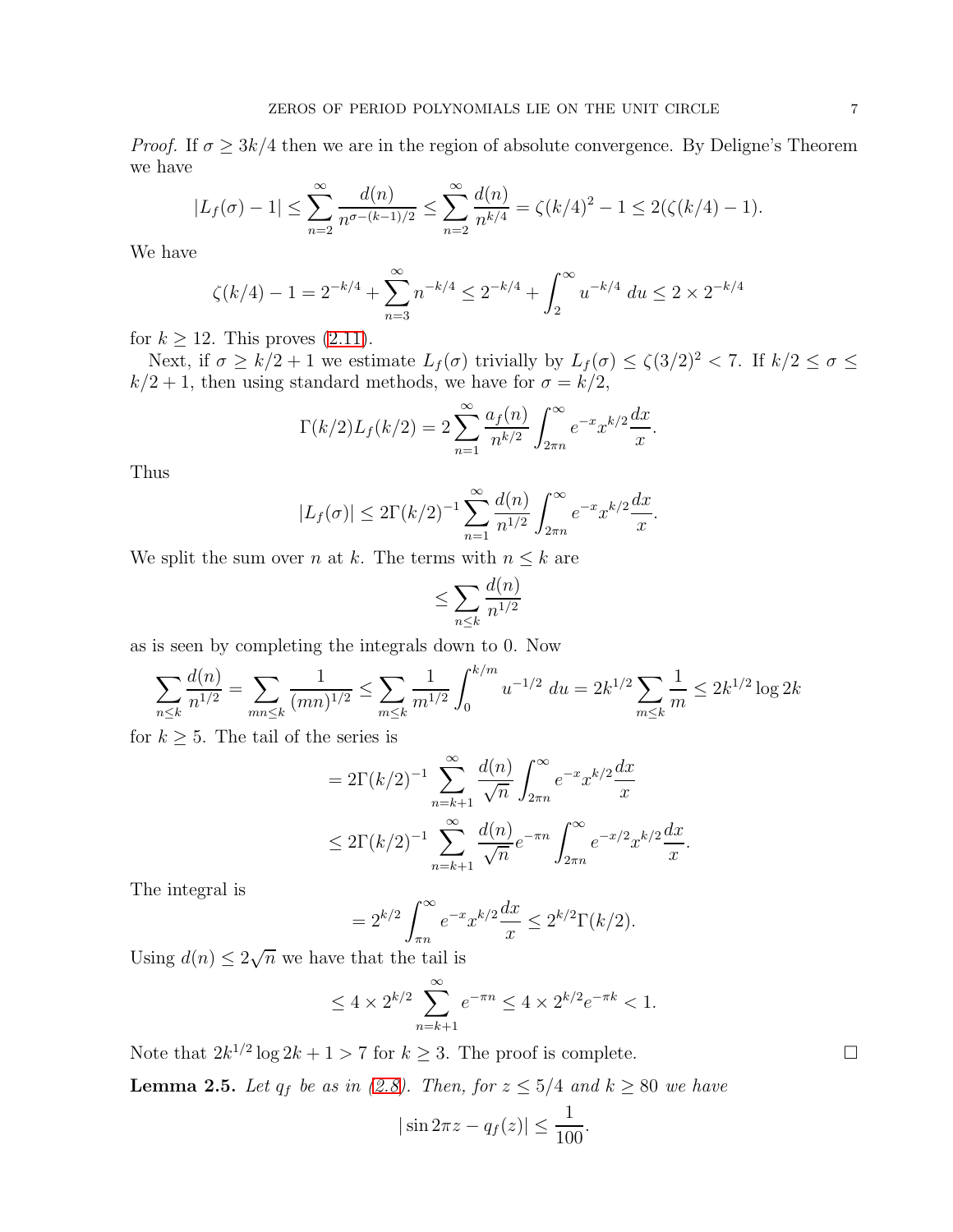Proof. We have

$$
\sin 2\pi z = \sum_{m=0}^{\infty} (-1)^m \frac{(2\pi z)^{2m+1}}{(2m+1)!}
$$

and

$$
q_f(z) = \sum_{m=0}^{[(w-6)/4]} \frac{(-1)^m (2\pi z)^{2m+1}}{(2m+1)!} L_f(w-2m) + \frac{L_f(\frac{w+2}{2})(2\pi z)^{\frac{w}{2}}}{2(\frac{w}{2})!}.
$$

Thus,

$$
|\sin 2\pi z - q_f(z)| \leq \sum_{m \leq w/8} \frac{(5\pi/2)^{2m+1}}{(2m+1)!} |L_f(w - 2m) - 1| + \sum_{w/8 < m < w/4} \frac{(5\pi/2)^{2m+1}}{(2m+1)!} (|L_f(w - 2m)| + 1) + \sum_{m > w/4} \frac{(5\pi/2)^{2m+1}}{(2m+1)!}
$$
\n
$$
= \sum_{1} \sum_{1} \sum_{2} \sum_{3} \sum_{3}
$$

say. Now by Lemma [2.4](#page-5-3) we have

$$
\Sigma_1 \le 4 \times 2^{-k/4} \sum_{m \le w/8} \frac{(5\pi/2)^{2m+1}}{(2m+1)!} \le 4 \times 2^{-k/4} \times e^{5\pi/2}.
$$

We can combine estimates for  $\Sigma_2$  and  $\Sigma_3$ . Again using Lemma [2.4](#page-5-3) we have

$$
\Sigma_2 + \Sigma_3 \le (2\sqrt{k} \log 2k + 2) \sum_{w/8 \le m} \frac{(5\pi/2)^{2m+1}}{(2m+1)!}.
$$

We can bound the sum using

$$
\sum_{m=r+1}^{\infty} \frac{x^m}{m!} = \frac{x^{r+1}}{(r+1)!} \left( 1 + \frac{x}{r+2} + \frac{x^2}{(r+2)(r+3)} + \dots \right)
$$
  

$$
\leq \frac{x^{r+1}}{(r+1)!} \frac{1}{(1 - \frac{x}{r+1})} = \frac{x^{r+1}}{r!(r+1-x)} < \frac{(ex)^{r+1}}{r^r(r+1-x)},
$$

the last line uses  $r! > (r/e)^r$ . Using this above we have

$$
\Sigma_2 + \Sigma_3 \le (2\sqrt{k} \log 2k + 2) \frac{(5\pi e/2)^{k/2+1}}{(k/2)^{k/2}(k/2 + 1 - 5\pi/2)}.
$$

For  $k \ge 80$  we have  $\Sigma_1 + \Sigma_2 + \Sigma_3 < 0.01$ .

**Lemma 2.6.** If  $k \ge 80$ , then the function

$$
Q_f(z) := q_f(z) - q_f(1/z)
$$

has at most 10 zeros in the annulus A.

This follows from Rouché's theorem using Lemmas [2.3](#page-5-4) and [2.5.](#page-6-0)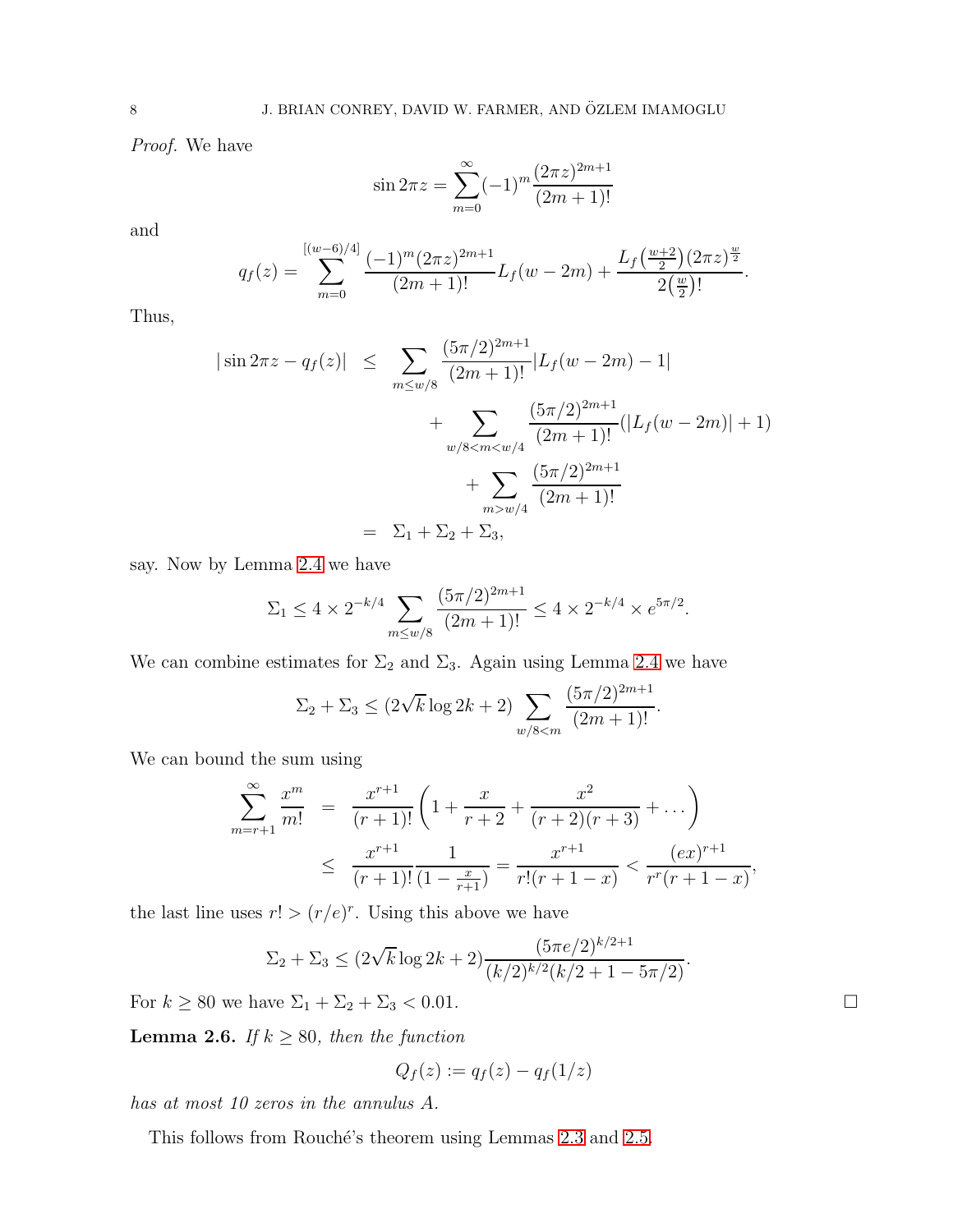Corollary 2.7. If  $k \ge 80$ , then

 $\Im q_f(e^{i\theta})$ 

has at most 10 zeros in  $0 \le \theta < 2\pi$ . Moreover,  $\Im q_f(e^{i\theta}) = 0$  at  $\theta = 0$  and at  $\theta = \pi$ .

*Proof.* If z is on the unit circle, then  $\Im q_f(z) = -iQ_f(z)$  so any zero of  $\Im q_f(z)$  has to be a zero of  $Q_f(z)$ . But  $Q_f(z)$  has at most 10 zeros on the annulus A of which the unit circle is a subset. Since  $r_f(\pm 1) = 0$ , we see from  $(2.7)$  that  $q_f(\pm 1) = 0$ , so  $\Im q_f(e^{i\theta}) = 0$  for  $\theta = 0$  and  $\theta = \pi$ .

We now combine these lemmas to prove

<span id="page-8-10"></span>**Theorem 2.8.** Let f be a cusp form of weight  $k \ge 80$  for  $SL(2, \mathbb{Z})$ ,  $w = k - 2$  and  $p_f^$  $f^-(z) =$  $q_f(z) + z^w q_f(1/z)$  be its odd period polynomial of degree  $w - 1$ . Then  $p_f^ \bar{f}_f(z)$  has all but 5 of its zeros on the unit circle. The 5 trivial zeros of  $p_f(z)$  are at  $z = 0, 2, -2, 1/2, -1/2$ . It has double zeros at  $z = 1, -1$ .

Proof. First recall that we have shown that each period polynomial has simple zeros at  $z = 0, 2, -2, 1/2, -1/2$  and double zeros at 1, -1. To prove that the rest of the zeros are on the unit circle we let  $r(z) = q_f(z)$  and  $N = w = k - 2$  in Lemma [2.2.](#page-4-3)

By the Corollary there are 10 zeros of  $\Im(q_f(e^{i\theta}))$  in the interval  $[0, 2\pi)$  and hence by part b) of Lemma [2.2](#page-4-3) for each of the  $N-10$  intervals among the N intervals  $\mathcal{I}_j = \left[\frac{\pi}{2M} + \frac{\pi}{M}\right]$ b) of Lemma 2.2 for each of the  $N-10$  intervals among the N intervals  $\mathcal{I}_j = \left[\frac{\pi}{2M} + \frac{\pi}{M}j, \frac{\pi}{2M} + \frac{\pi}{2M}(j+1)\right]$   $j = 0, N-1$  for which  $\Im(a_j(e^{i\theta})) \neq 0, p_j(e^{i\theta}) = 0$  for some  $\theta \in \mathcal{I}$ . This gives at  $\frac{\pi}{M}(j+1)$ ,  $j=0, N-1$  for which  $\Im(q_f(e^{i\theta})) \neq 0$ ,  $p_f(e^{i\theta})=0$  for some  $\theta \in \mathcal{I}_j$  This gives at least  $N-10$  zeros on the unit circle. Among the 10 discarded intervals in which  $\Im(q_f(e^{i\theta}))$ vanish, we have also excluded the intervals that contain  $\theta = 0$  and  $\theta = \pi$  where  $p_f(z)$  has double zeros. Hence we have at least  $N - 10 + 4 = w - 6$  zeros on the unit circle. Since the degree of  $p_f(z)$  is  $w - 1$  together with the 5 zeros at  $z = 0, 2, -2, 1/2, -1/2$ , this covers all the zeros and finishes the proof of the theorem. the zeros and finishes the proof of the theorem.

Finally Theorem [1.1](#page-1-0) follows from Theorem [2.8](#page-8-10) together with the fact that for the weights  $k \leq 80$  the statement can be verified numerically.

## **REFERENCES**

- <span id="page-8-0"></span>[1] T. Asai, M. Kaneko, and H. Ninomiya, Zeros of certain modular functions and an application, Comment. Math. Univ. St. Paul. 46 (1997), 93–101.
- <span id="page-8-5"></span>[2] H. Cohen, Sur certaines sommes de séries liées aux périodes de formes modulaires, in Séminaire de théorie des nombres, Grenoble, 1981.
- <span id="page-8-1"></span>[3] W. Duke and P. Jenkins, On the zeros and coefficients of certain weakly holomorphic modular forms, Pure Appl. Math. Q. 4 (2008), no. 4, 1327-1340.
- <span id="page-8-7"></span>[4] S. Fukuhara, Generalized Dedekind Symbols associated with the Eisenstein series, PAMS, Volume 127, Number 9, 2561-2568.
- <span id="page-8-9"></span><span id="page-8-4"></span>[5] A. Ghosh and P. Sarnak, Real zeros of holomorphic Hecke cusp forms, [http://arxiv.org/pdf/1103.3262.](http://arxiv.org/pdf/1103.3262)
- [6] S. Gun, M.R. Murty, P. Rath, Transcendental values of certain Eichler integrals, Bull. London Math. Soc., doi:10.1112/blms/bdr031.
- <span id="page-8-2"></span>[7] H. Hahn, On the zeros of Eisenstein series for genus zero Fuchsian groups, Proc. Amer. Math. Soc. 135 (2007), no. 8, 2391-2401.
- <span id="page-8-3"></span>[8] R. Holowinsky and K. Soundararajan, Mass equidistribution for Hecke eigenforms. Ann. of Math. (2) 172 (2010), no. 2, 1517–1528.
- <span id="page-8-6"></span>[9] W. Kohnen and D. Zagier, Modular forms with rational periods. Modular forms (Durham, 1983), 197– 249, Ellis Horwood Ser. Math. Appl.: Statist. Oper. Res., Horwood, Chichester, 1984.
- <span id="page-8-8"></span>[10] R. Murty, C. Smyth, and R. Wang, Zeros of Ramanujan Polynomials, J. Ramanujan Math. Soc. 26, (2011) 107–125.